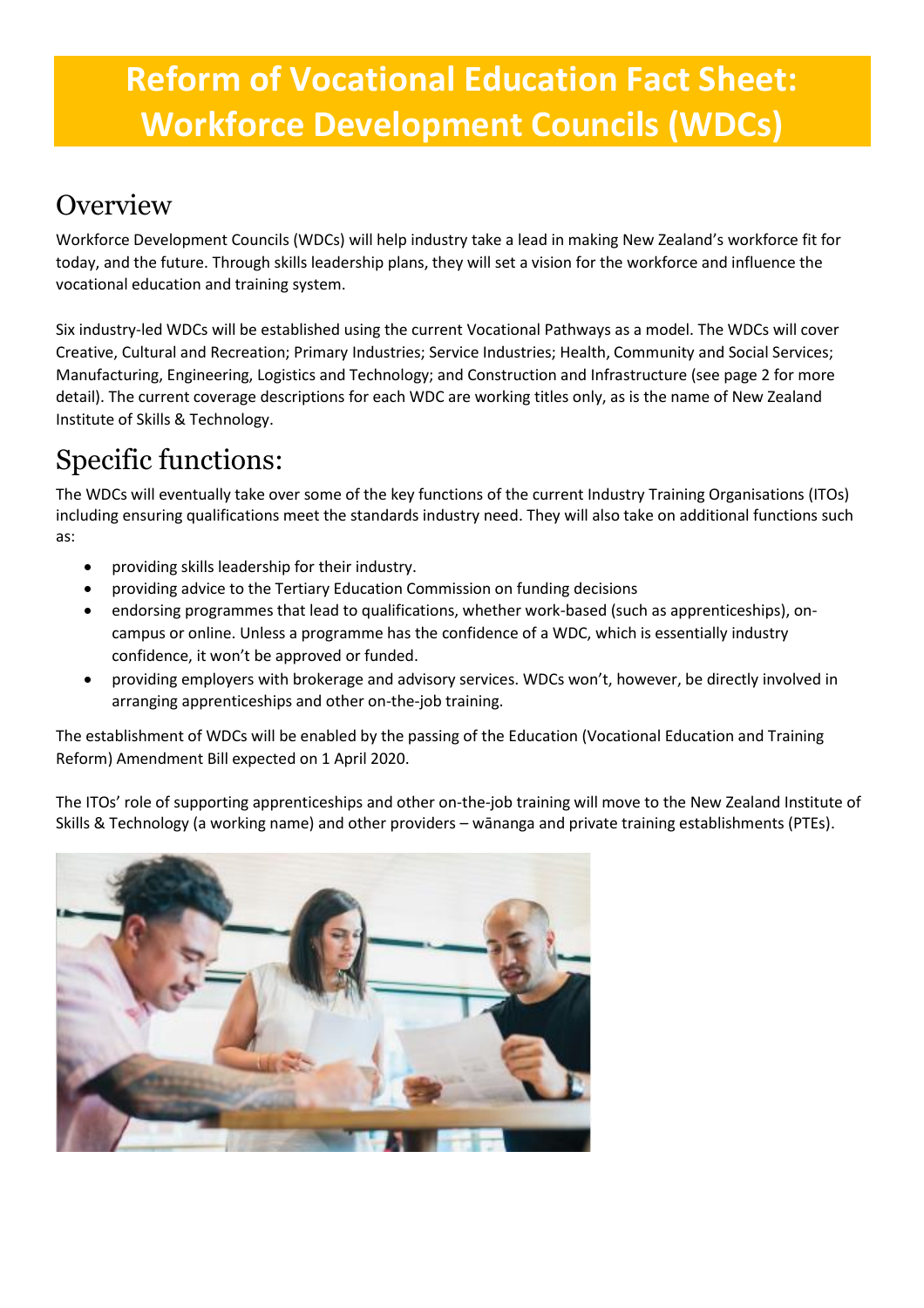### WDCs and their Scope (as at December 2019):

Some industry areas are not described yet as coverage is drawn from current ITO and NZQA responsibilities. The final detailed descriptions of WDC coverage areas will be through Orders in Council as each WDC is stood up.

| <b>WDC Coverage</b>                                                                | <b>General Coverage Areas</b>                                                                                                                                                                                                                          | <b>Components from Existing ITOs</b>                                                                                                                                                                                                                                                                                                                                                                                              |
|------------------------------------------------------------------------------------|--------------------------------------------------------------------------------------------------------------------------------------------------------------------------------------------------------------------------------------------------------|-----------------------------------------------------------------------------------------------------------------------------------------------------------------------------------------------------------------------------------------------------------------------------------------------------------------------------------------------------------------------------------------------------------------------------------|
| Creative,<br><b>Cultural and</b><br><b>Recreation</b>                              | Graphic, creative and web design,<br>game development, museums,<br>libraries and archiving, performing<br>arts, film and music, hairdressing and<br>beauty therapy, communications,<br>recreational facilities/venues and sport                        | Competenz (journalism, graphic design, and<br>$\bullet$<br>signmaking)<br><b>HITO</b><br>$\bullet$<br>ServiceIQ (museum)<br>$\bullet$<br><b>Skills Active</b><br>$\bullet$<br>Some design, web and animation qualifications<br>$\bullet$<br>currently developed by NZQA                                                                                                                                                           |
| <b>Primary</b><br><b>Industries</b>                                                | Agriculture, horticulture, fishing,<br>aquaculture, equine, silviculture and<br>harvesting, and sports turf<br>management                                                                                                                              | Competenz (forestry, and biosecurity)<br>$\bullet$<br>Primary ITO (except petrochemicals, energy and<br>$\bullet$<br>chemical plant, seafood processing, dairy processing,<br>and meat processing)                                                                                                                                                                                                                                |
| <b>Service</b><br><b>Industries</b>                                                | Wholesale trade, retail trade,<br>accommodation and food services,<br>tourism, cleaning, rental,<br>hiring/leasing and real estate services,<br>contact centres, business services, and<br>financial services                                          | Careerforce (cleaning and caretaking, urban pest<br>$\bullet$<br>management)<br>ServiceIQ (except museum, and aviation)<br>$\bullet$<br>The Skills Organisation (security, contact centres, real<br>$\bullet$<br>estate, and financial services)<br>Business and administrative qualifications currently<br>٠<br>developed by NZQA                                                                                                |
| Health,<br><b>Community and</b><br><b>Social Services</b>                          | Health care, social support services,<br>funeral and embalming, offender<br>management, emergency services, and<br>education                                                                                                                           | Careerforce (except cleaning and caretaking, and<br>$\bullet$<br>urban pest management)<br>Funeral ITO<br>$\bullet$<br>The Skills Organisation (a range of community and<br>$\bullet$<br>social services)<br>Education and childcare qualifications developed by<br>$\bullet$<br><b>NZQA</b>                                                                                                                                      |
| Manufacturing,<br><b>Engineering,</b><br><b>Logistics and</b><br><b>Technology</b> | Manufacturing and processing,<br>extractives and drilling, transport<br>(including heavy and commercial),<br>postal, warehousing, engineering, and<br>information and communications<br>technology (development and systems<br>engineering) industries | Competenz (except lift and escalator servicing,<br>$\bullet$<br>forestry, biosecurity, journalism, graphic design, and<br>signmaking)<br><b>MITO</b><br>$\bullet$<br><b>NZMACITO</b><br>$\bullet$<br>Primary ITO (petrochemicals, energy and chemical<br>$\bullet$<br>plant, seafood processing, dairy processing, and meat<br>processing)<br>ServiceIQ (aviation)<br>٠<br>Some ICT qualifications developed by NZQA<br>$\bullet$ |
| <b>Construction</b><br>and<br><b>Infrastructure</b>                                | Construction (including heavy, civil and<br>residential) and associated industries<br>and trades, and infrastructure<br>including water supply, electricity and<br>gas transmission, road and bridge<br>building, and sewage                           | <b>BCITO</b><br>$\bullet$<br>Competenz (lift and escalator servicing)<br>$\bullet$<br>Connexis<br>$\bullet$<br>The Skills Organisation (construction-related industries,<br>$\bullet$<br>e.g. plumbing, gasfitting and drainlaying, electrical<br>services, scaffolding, etc.)                                                                                                                                                    |

## Next steps and approach

- In early 2020 TEC will provide further detail on how we will support industries to develop WDCs.
- Supporting WDCs to identify their governance arrangements and Board appointment process to ensure good governance arrangements are put in place and that the WDCs represent all industry interests within their area of coverage.